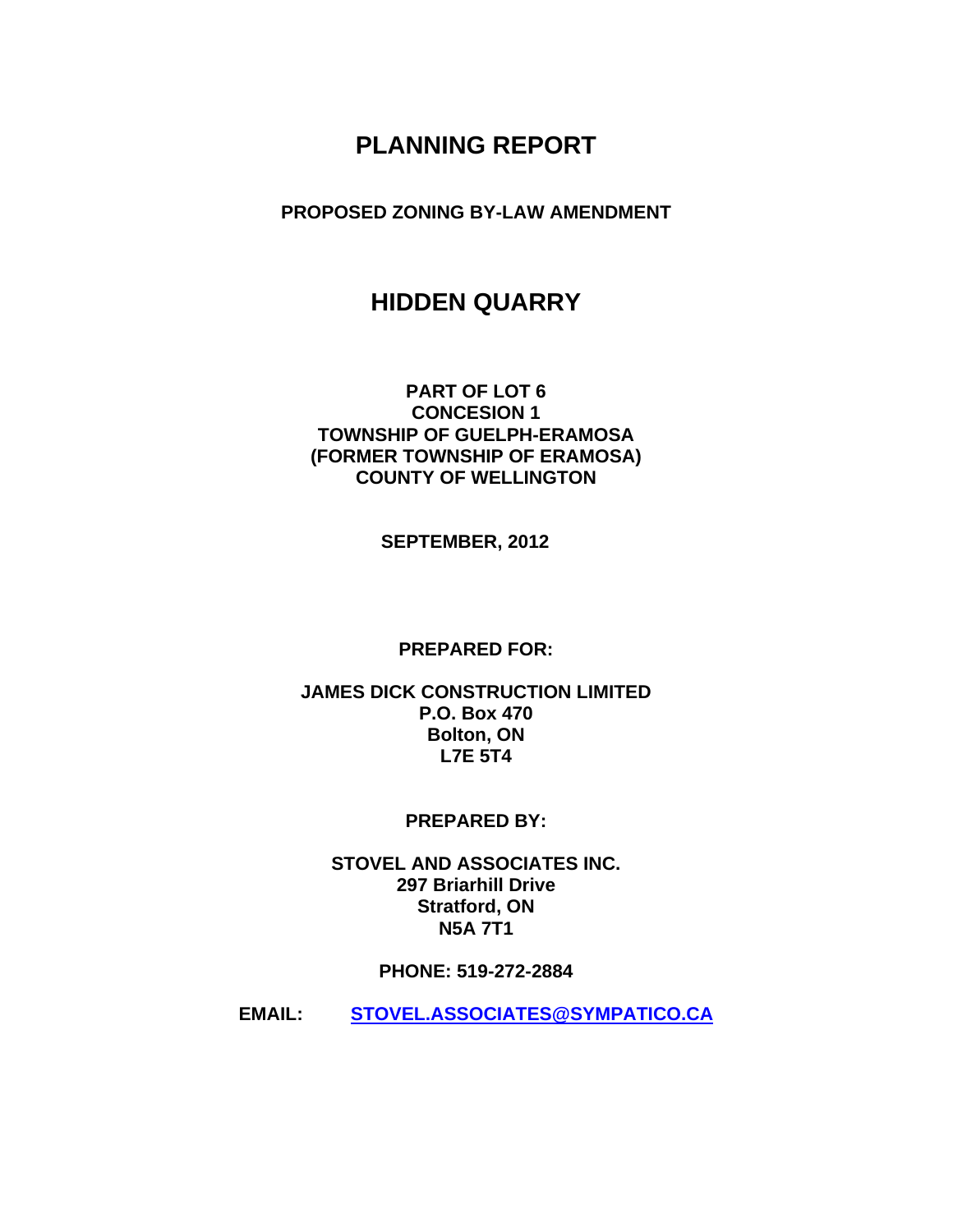# **1. INTRODUCTION**

#### **1.1 Description of Development**

James Dick Construction Limited (JDCL) has operated a commercial aggregate and concrete business in southern Ontario since the early 1960's. The customer base for JDCL's business activities is primarily road construction projects, however JDCL also supplies private sector consumers with construction aggregate and concrete fine and coarse aggregate. In an effort to maintain reserves of high quality aggregate, JDCL purchased the subject property, located on Part of Lot 6, Concessions 1 in the TownshIp of Guelph-Eramosa, former Township of Eramosa, County of Wellington (Map 1 – Location Map) in 1985.

JDCL has an extended history of planning-related approvals on the subject property. Since 1985 when the site was purchased by JDCL, the property was identified in the Township of Eramosa's Official Plan as an Existing Gravel Pit Operation. In 1993, when the former Township of Eramosa updated its local Official Plan, the site was identified as an Aggregate Resource area, in recognition of its future possible use as a quarry. JDCL has attempted to keep both the Township of Guelph-Eramosa and County of Wellington wellinformed as to its interest in developing a quarry on the subject property.

Recently, the applicant has submitted an application for a Zoning By-law Amendment to the Township of Guelph-Eramosa to permit the use of the site as a mineral aggregate operation. An Official Plan Amendment is not required as the site is mapped as a Mineral Aggregate Area in the County of Wellington Official Plan.

The total area of the lands in question is approximately 39.4 ha, however the proposed area to be extracted is approximately 24.9 ha.

The licence sought is a Class A – Category 2 licence with extraction permitted both above and below the established water table. The proposed zoning application does not seek approval for the following land uses: Ready-mix concrete plant, asphalt plant, aggregate transfer station or a waste recycling depot.

#### **1.2 Proposed Planning Amendments**

The Hidden Quarry is designated Prime Agricultural and Core Greenlands in the County of Wellington Official Plan (1999). An Official Plan Amendment is not required to permit the establishment of a new aggregate operation on the subject property, given that the site is mapped in a recognized Mineral Aggregate Area in the County of Wellington Official Plan (Map 2).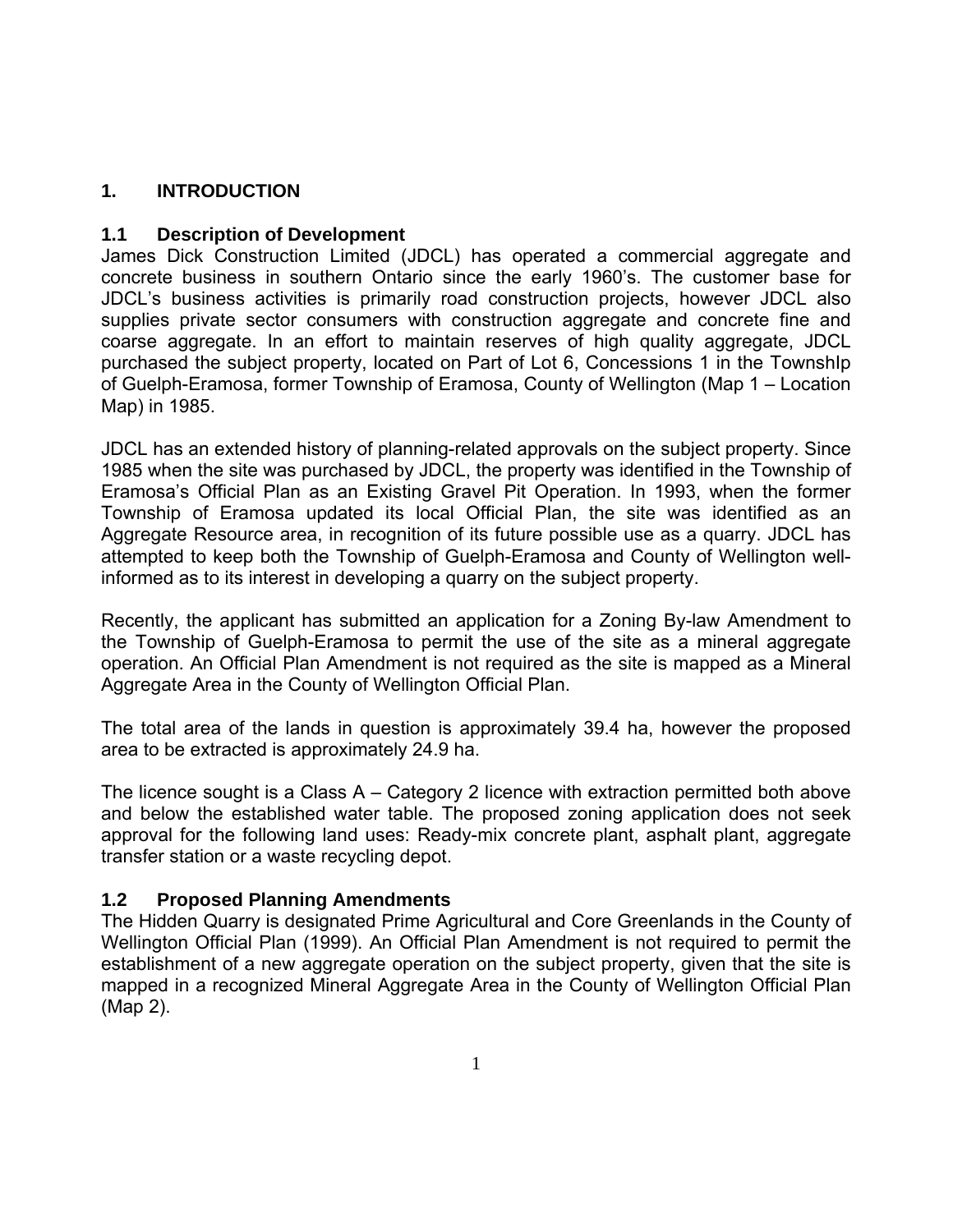The subject land is zoned Agricultural and Environmental Protection in the Township of Guelph-Eramosa Comprehensive Zoning By-law (Map 3). A Zoning By-law Amendment is required to permit the establishment of a new mineral aggregate operation on the subject land. The Zoning By-law Amendment will change the zone from Agricultural to Extractive Industrial.

## **1.3 Purpose of the Study**

This report addresses the following planning matters:

- a) the impact on adjacent land uses and residents and public health and safety;
- b) the impact on the physical (including natural) environment;
- c) the capabilities for agriculture and other land uses;
- d) the impact on the transportation system;
- e) existing and potential municipal water supply resource areas;
- f) the possible effect on the water table or surface drainage patterns;
- g) the manner in which the operation will be carried out;
- h) the nature of rehabilitation work that is proposed;
- i) the effect on cultural heritage resources and other relevant matters deemed relevant by Council.

These planning issues are among the matters to be considered by Council prior to an amendment to the Zoning By-law to permit new or expanded areas for extractive purposes.

# **2. ADJACENT LAND USES**

The subject land consists mainly of coniferous plantations/woodlands (Map 4). Two small, former pit areas are also located onsite. These lands have been colonized with wetland species and are now mapped as wetlands.

Adjacent land uses include the following:

- Farmland to the north and west,
- Scattered non-farm residences to the north, south and east,
- A recently approved industrial subdivision to the east,
- **Provincial Highway 7 is located to the south, and**
- Existing industrial to the south.

The closest non-farm residence not associated with the existing farm is located approximately 165 m south of the proposed area to be extracted.

#### **2.1 Potential Social Impacts**

Potential concerns associated with new mineral aggregate operations relate to the following types of issues: noise, dust, blasting and vibration, and water-related concerns. These potential impacts are addressed in the following paragraphs. Technical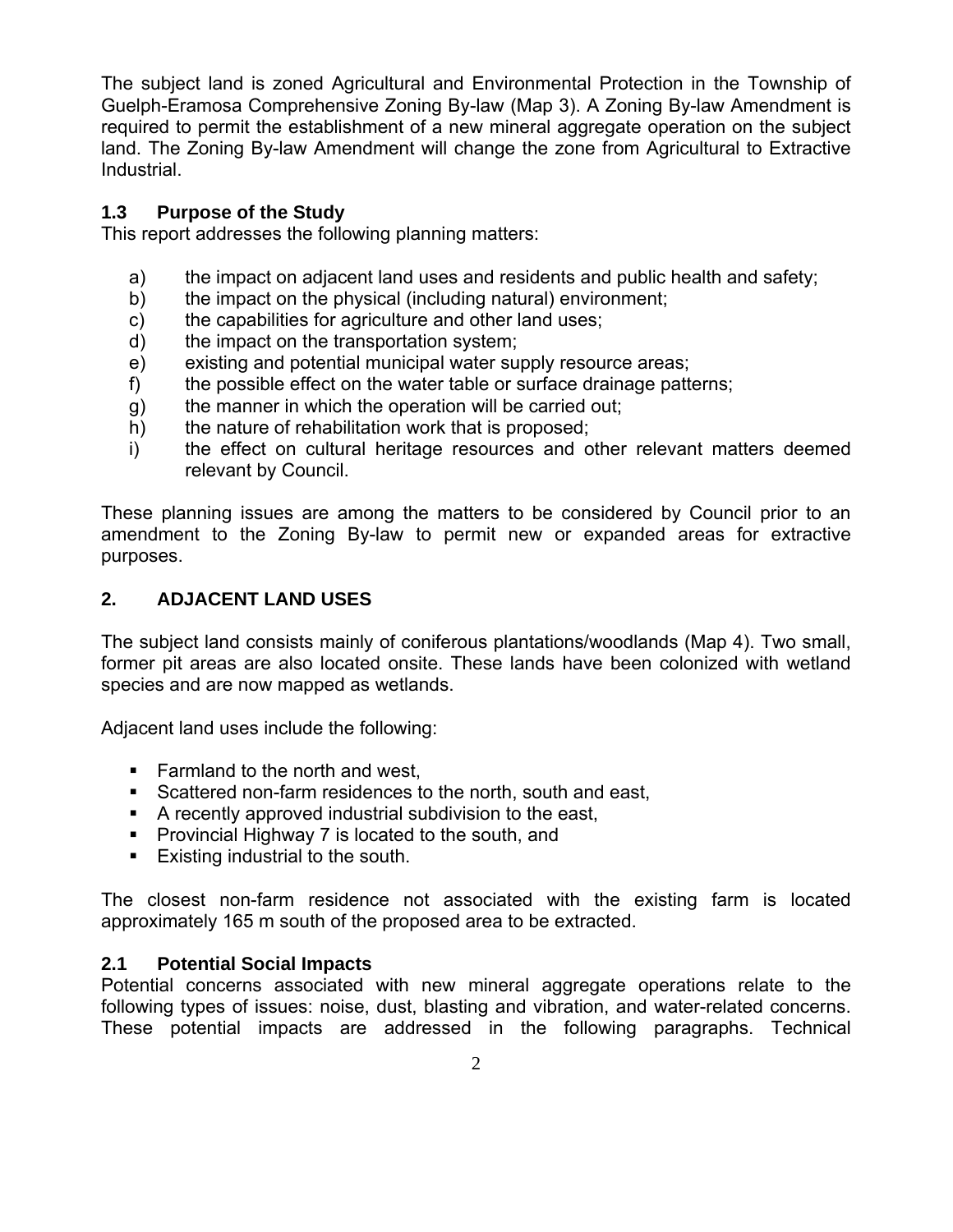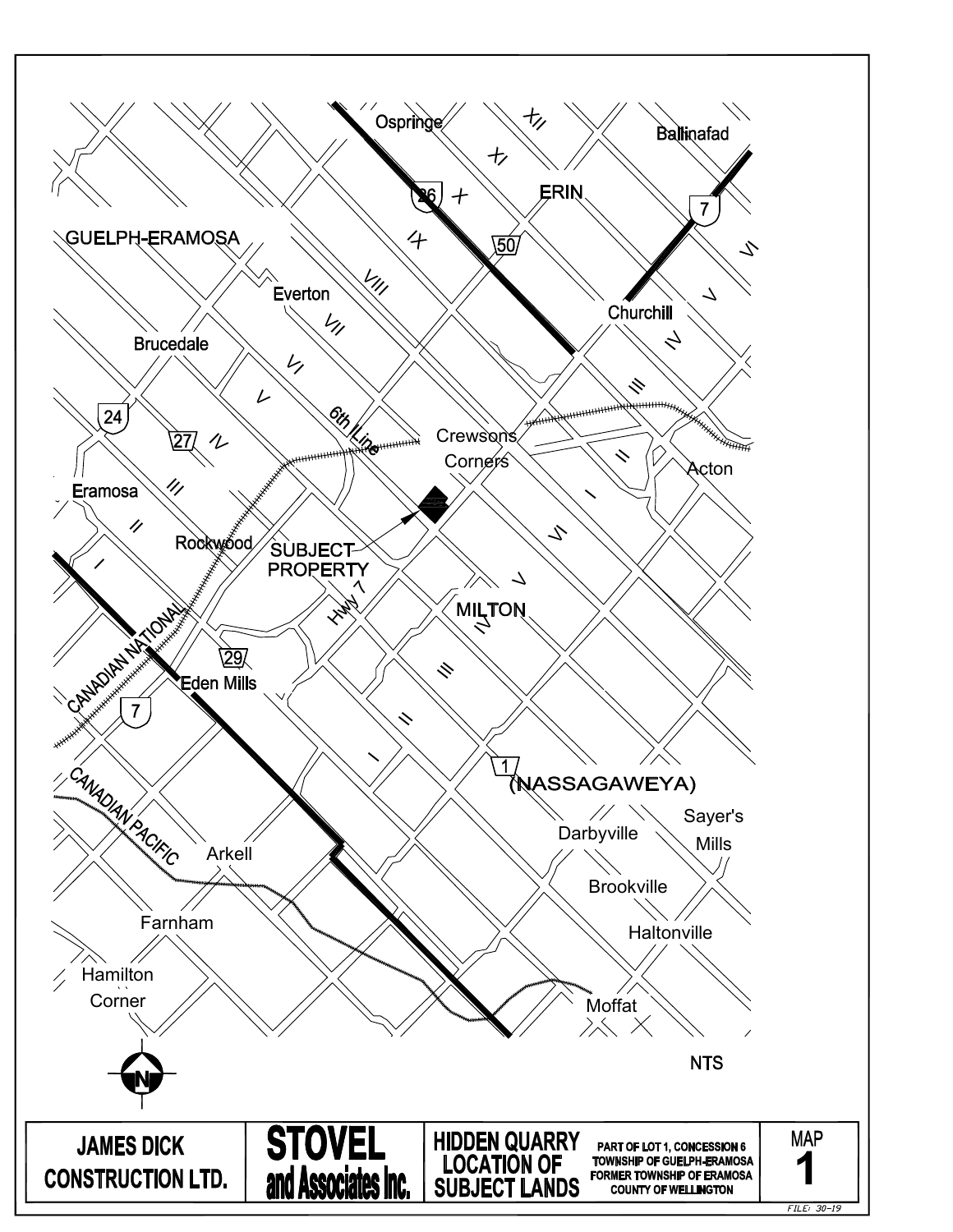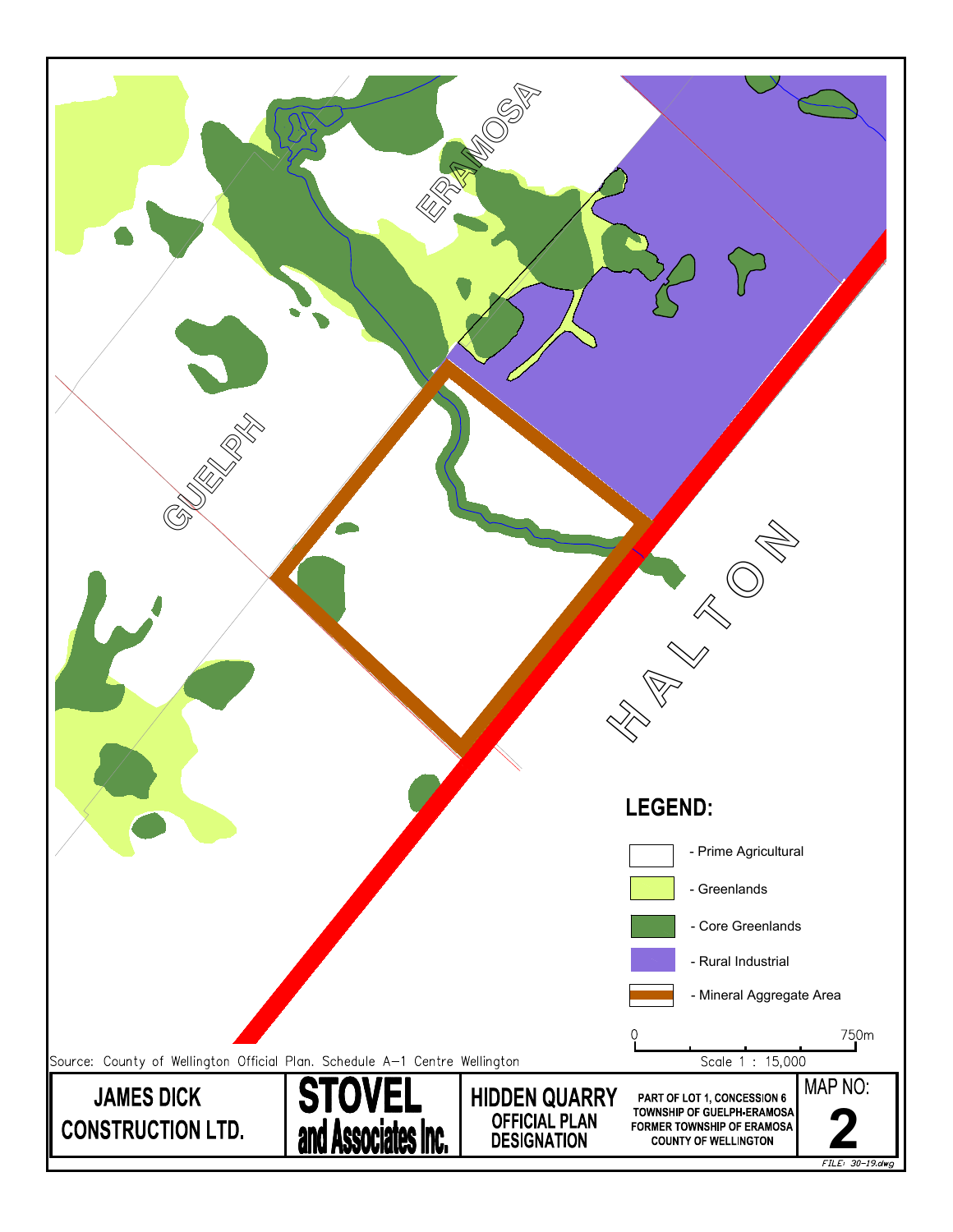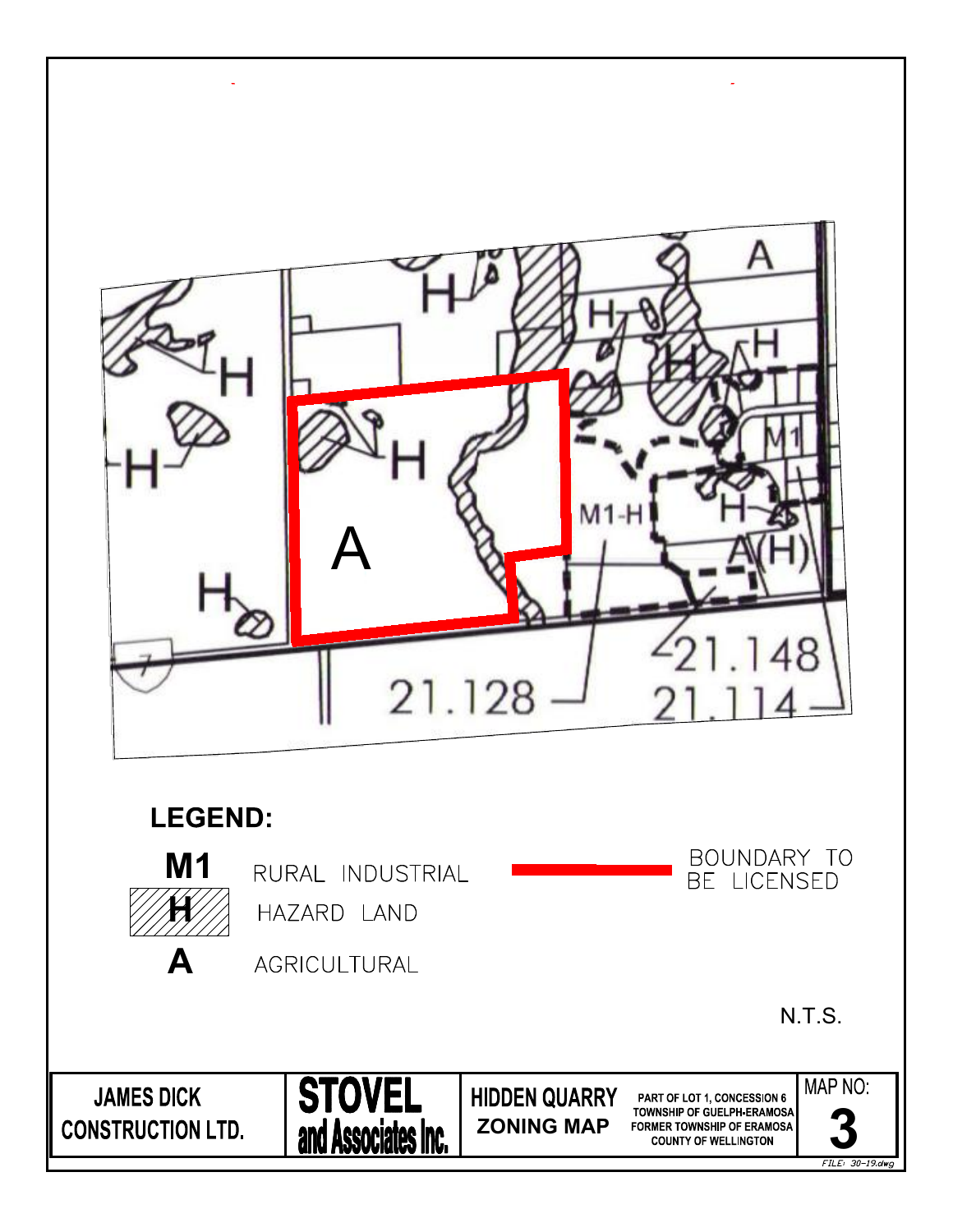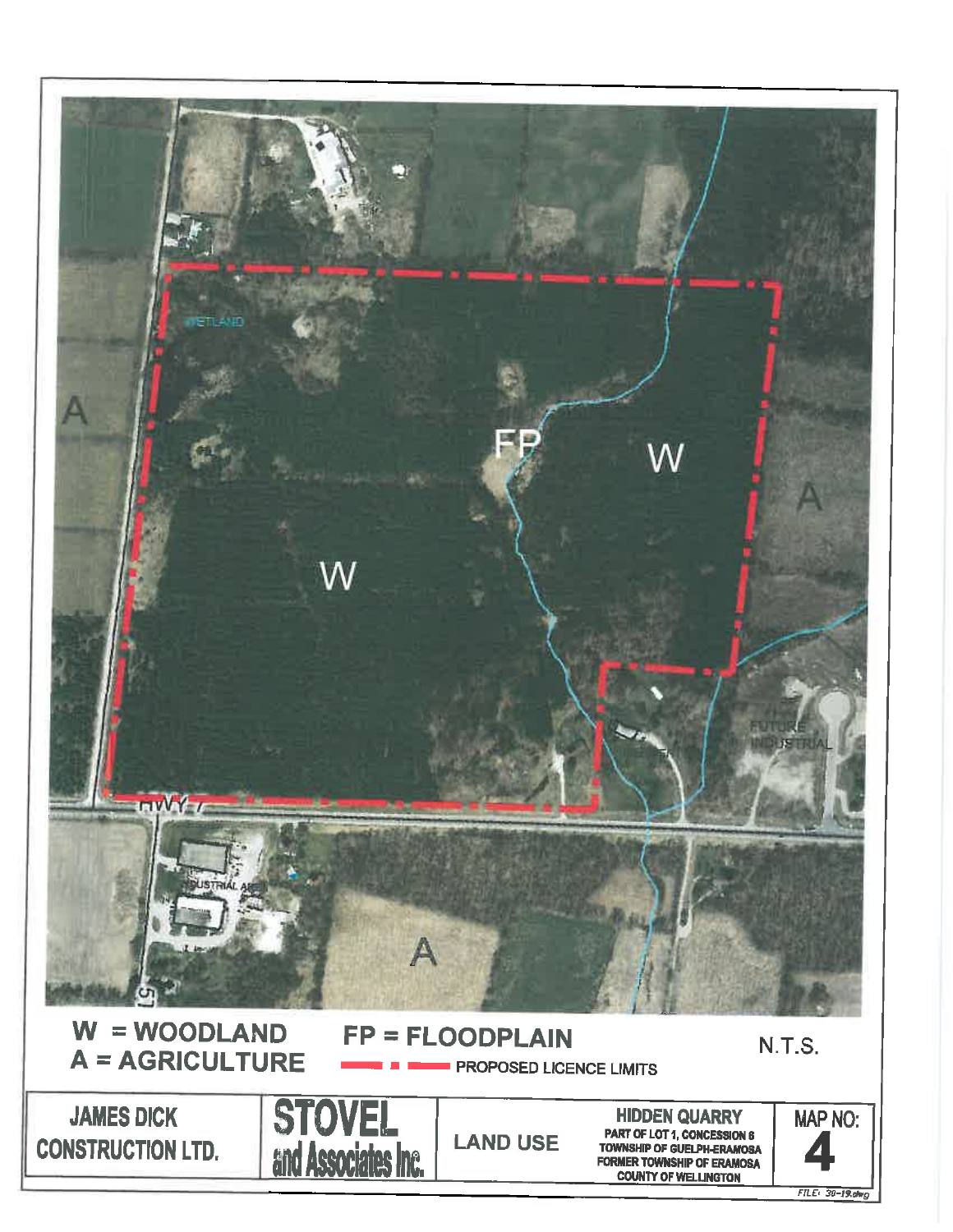recommendations have been summarized in the following paragraphs but it is recommended that the reader review the appropriate technical reports and refer to detailed figures, appendices and technical recommendations contained within these documents.

#### **Noise and Blasting**

A Noise and Blast Impact Study for the proposed operation was completed by Aercoustics Engineering Limited ("Aercoustics"). The phasing of the proposed quarry operation was developed in consultation with Aercoustics. The mitigation measures recommended by the Aercoustics were included on the Site Plans.

There are several important considerations related to the potential for affecting the current noise environment. These considerations relate to the following:

- the existing topography and extraction face have been used as a natural noise barrier;
- a main processing area will be established in the western portion of the site. The processing plant will be enclosed by stockpiles that will have a minimum height of 10 m and 12 m;
- onsite mitigation measures, such as perimeter berming and setbacks, will be employed to ensure that noise levels do not exceed regulated limits; and
- a phased approach to extraction that will make use of the extraction face as a shield between the operation and the sensitive receptors.

In terms of operating hours, JDCL will use the following:

- Extraction and processing operations may occur between the hours of 7 am and 7 pm, Monday to Fridays and 7 am to 1 pm on Saturdays; and
- Loading and hauling operations may occur between the hours of 6 am and 6 pm, Mondays to Fridays, and 6 am to 1 pm on Saturdays;
- Drilling and Blasting will occur from 8 am to 5 pm weekdays (no drilling or blasting on weekends).

These operational protocols are addressed in the Noise and Blast Impact Study and set out on the Site Plans. Despite the times indicated, the practice at James Dick is to operate shipping from 7 am to 5 pm and production from 7 am to 5 pm. Saturday work is rarely done and then usually only in response to a government project that has certain time restrictions on it such as a highway closure only on weekends. The reader is directed to review the Noise and Blast Impact Study and the Site Plans to obtain more details on noise impacts and mitigation measures.

#### **Blasting and Vibration**

*Overpressure and vibration due to quarry production blasting shall meet the specific limits outlined in MOE publication NPC-119. Provided that routine monitoring of levels is employed, the target criteria defined by this publication are 128dBLin and 12.5mm/sec. peak for overpressure and vibration, respectively.*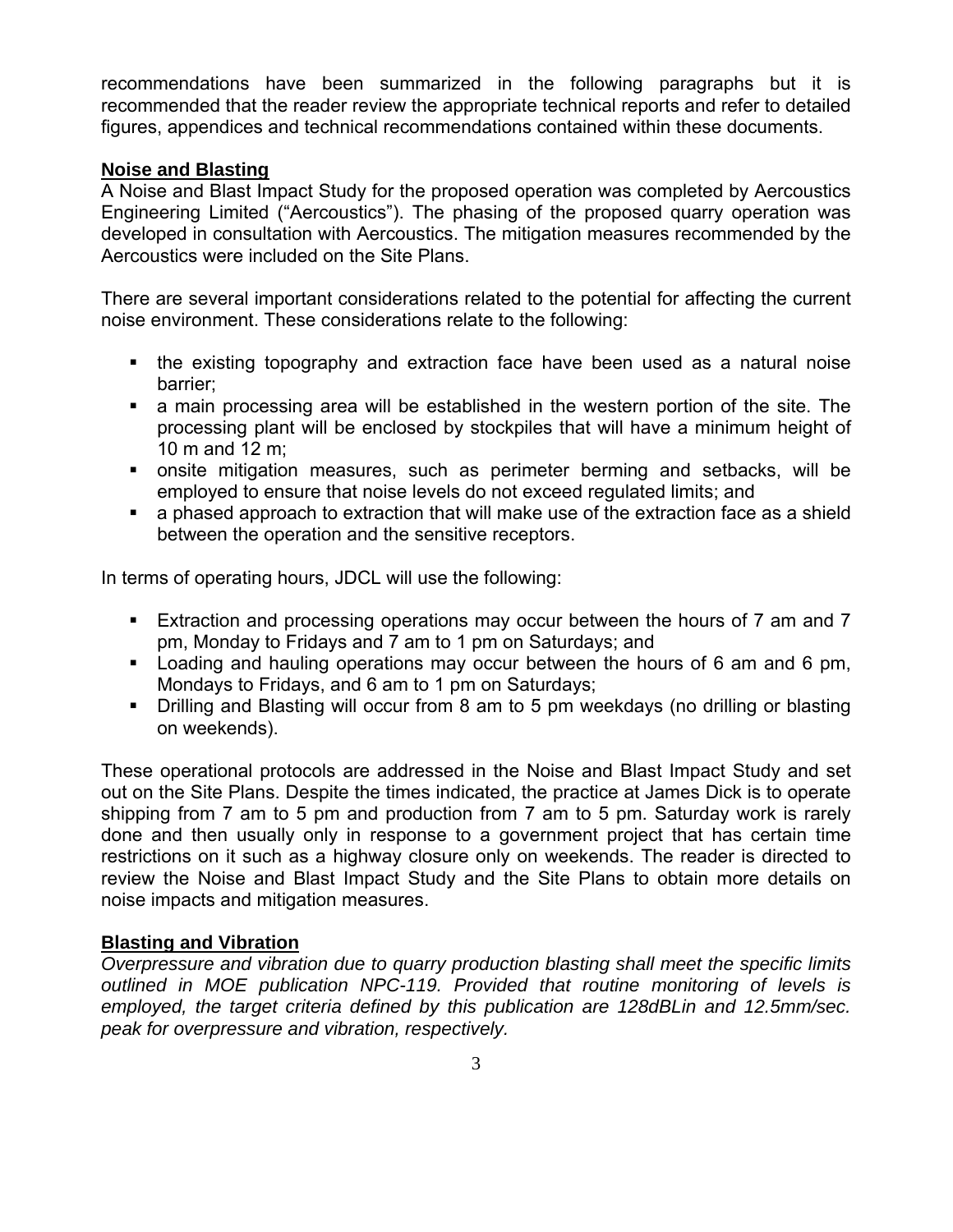#### *Recommendations*

*The following recommendations are provided in order to meet the applicable criteria:* 

 12m and 10m high stockpiles should be maintained in certain locations around the processing plant for each phase and stage. The stockpile peaks should be located no further than 30m from the processing plant, and should be located such that, in plan, they block line-of-sight between processing plant equipment and sensitive receptors, as described in the table below:

Table 4: Recommended Stockpile Height and Position

| unu roomon                                                                                |                                           |
|-------------------------------------------------------------------------------------------|-------------------------------------------|
| <b>Stockpiles</b><br>Positioned to<br><b>Shield Receptor</b>                              | Minimum<br><b>Stockpile Height</b><br>(m) |
| R <sub>1</sub> , R <sub>15</sub> , R <sub>16</sub> , R <sub>17</sub> ,<br>R <sub>18</sub> | 10                                        |
| R3, R4, R5, R11,<br>R <sub>19</sub>                                                       | 12                                        |

This configuration is illustrated on Figure 3.

 A quiet drill with a maximum sound power rating of 112dBA should be used. This corresponds to a maximum sound pressure level rating of 75dBA at 30 meters.

 Earth berms should be constructed to the elevations shown and located as shown on Figure 3.

The recommended direction of extraction is indicated on Figure 3.

 The processing plant area should be established at an elevation of 349m, and a haul route trench connecting the processing plant area to the Phase 1 extraction area should be excavated to the same 349m elevation.

 A blast design should be employed which limits the allowable weight of charge per minimum delay period. Typically the minimum delay period is in the order of 10 milliseconds and the weight of charge is designated accordingly depending on setback distance.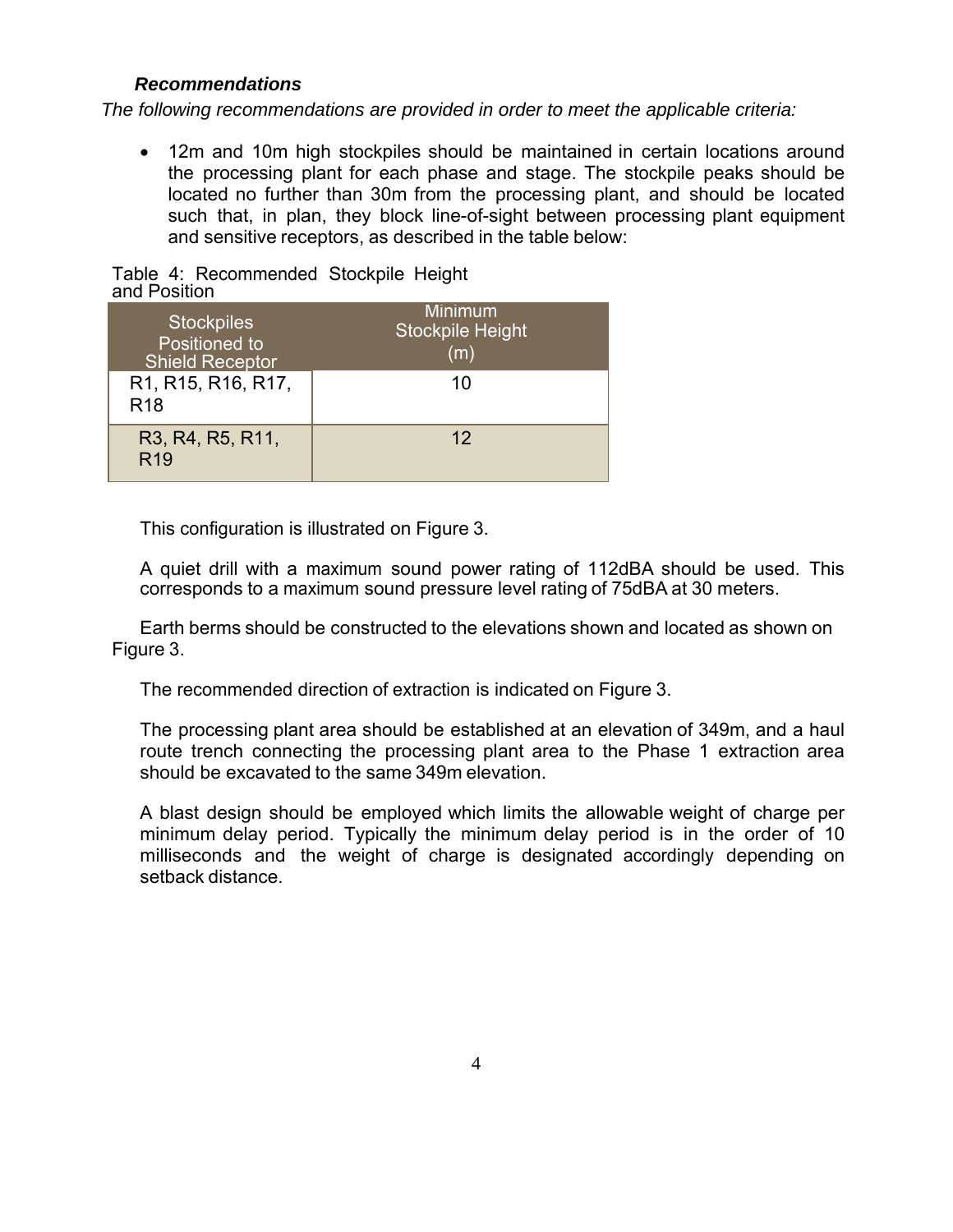All construction equipment used in site preparation/construction must meet the sound emission standards defined in MOE publication NPC-115. The relevant background information on non- stationary noise sources as well as publication NPC-115 is given in MOE Model Municipal Noise Control Bylaw, 1978 as well as the sound source exclusions defined in MOE publications NPC 205/232, 1995, included in the attached.

These recommendations have been incorporated onto the Site Plans.

## **Dust**

Dust will be controlled through the regular application of water, on an as needed basis.

A requirement to mitigate dust-related impacts is set out in Prescribed Conditions under the Aggregate Resources Act. Prescribed Conditions are appended to the licence. The Prescribed Conditions that relate to the control of dust are as follows:

- 3.1 Dust will be mitigated on site.
- 3.2 Water or another provincially approved dust suppressant will be applied to internal haul roads and processing areas as often as required to mitigate dust.
- 3.3 Processing equipment will be equipped with dust suppressing or collection devices, where the equipment create dust and is being operated within 300 m of a sensitive receptor.

RWDI Inc. has completed an Air Quality Assessment for the proposed Hidden Quarry. The following recommendations were developed to ensure that the proposed quarry operates within acceptable limits:

- *1. The quarry is limited to 12 hours of operation per day, from 7:00 am to 7:00 pm for site preparation, drilling, blasting, excavation, processing operations and rehabilitation activities, and 6:00 am to 6:00 pm for shipping operations.*
- *2. The maximum processing rate of 6,000 tonnes per day is not exceeded.*
- *3. Equipment-specific controls (tailpipe emission tiers, dust suppression, speed limits, etc.) listed in Appendix B of this report will be implemented;*
- *4. An Environmental Compliance Approval under Section 9 of the Environmental Protection Act (EPA) will be obtained as required.*
- *5. A Best Management Practices Plan will be developed and implemented.*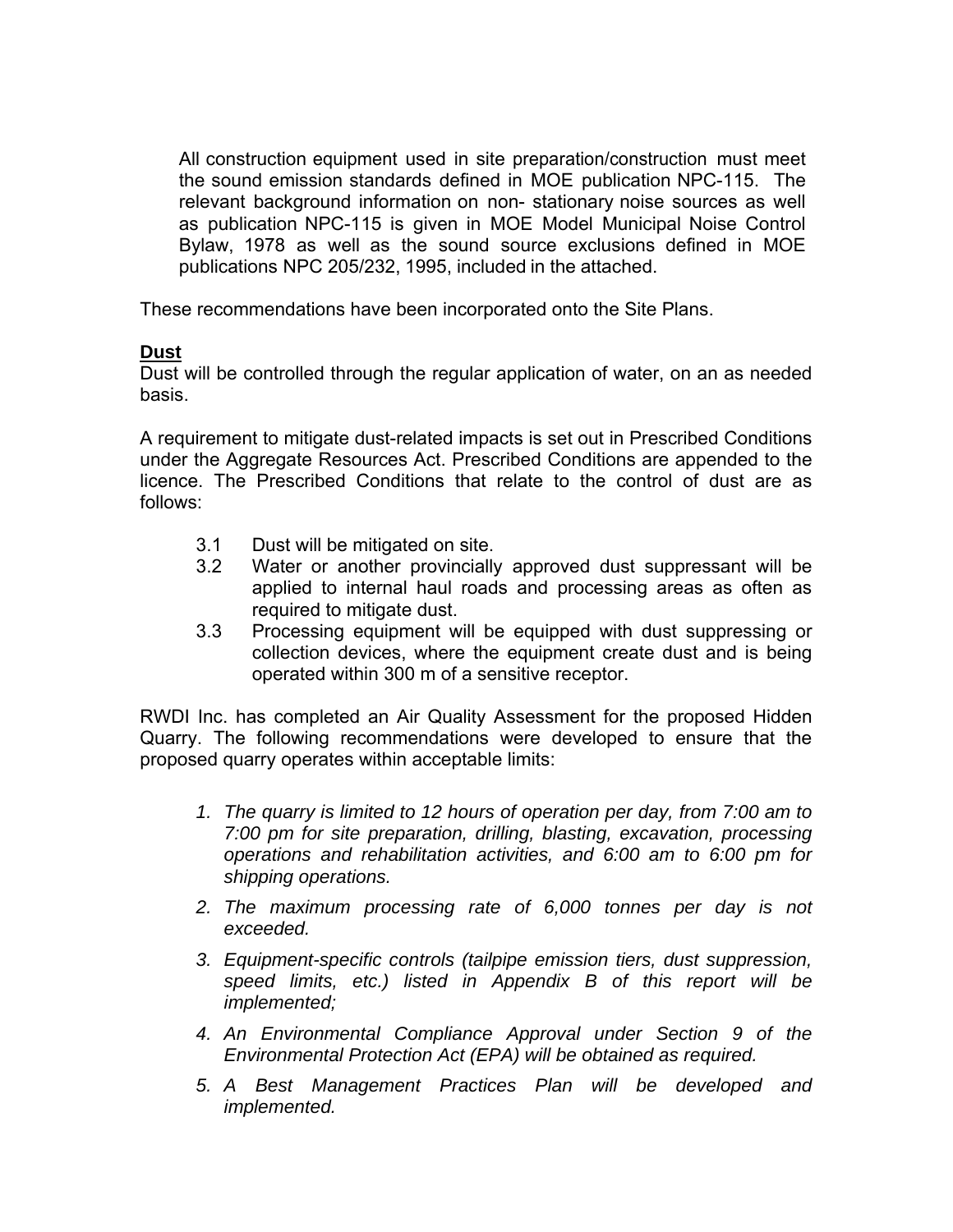- *6. The processing plant should be located approximately as shown on the site plans*
- *7. Stripping of overburden should be limited to times when extraction, production and shipping activities are well below the estimated peak rate of 6,000 tonnes per day.*

# **3. NATURAL ENVIRONMENT**

In accordance with Provincial Standards, a Natural Environment Report was prepared. The purpose of the Natural Environment Report was to:

"…*determine whether any of the following features exist on and within*  120m of the site: significant wetland, significant portions of habitat of *endangered or threatened species, fish habitat, significant woodlands (south and east of the Canadian Shield), significant valley lands (south and east of the Canadian Shield), significant wildlife habitat and significant areas of natural and scientific interest*."

Subsequently, a Natural Environment Level 2 study will be required if:

"…*where the Level 1 study identified any features on and within 120 m of the site … (a natural environment Level 2 study will be required)… in order to determine any negative impacts on the natural features or ecological functions for which the area is identified, and any proposed preventative, mitigative or remedial measures*."

GWS Forestry and Ecological Services Inc. prepared a Level 2 Natural Environment Technical Report. The Natural Environment Technical Report was conducted to determine the significance of natural features that occur in the study area and assess the potential impacts associated with proposed mineral aggregate extraction. Natural features found on the property and adjacent lands include provincially significant wetlands, significant woodlands and significant wildlife habitat. The following conclusions have been reached.

- *There will be no direct or indirect impacts to on-site or off-site PSWs and their significant wildlife habitat functions.*
- *The woodlands on the subject property have not been previously identified as significant and the analysis provided herein confirms that only a small portion of the existing woodland area has attributes that could potentially warrant this designation.*
- *There will be no effects on significant wildlife habitat, including amphibian breeding areas and snapping turtle habitat. The progressive rehabilitation will enhance habitat for these species.*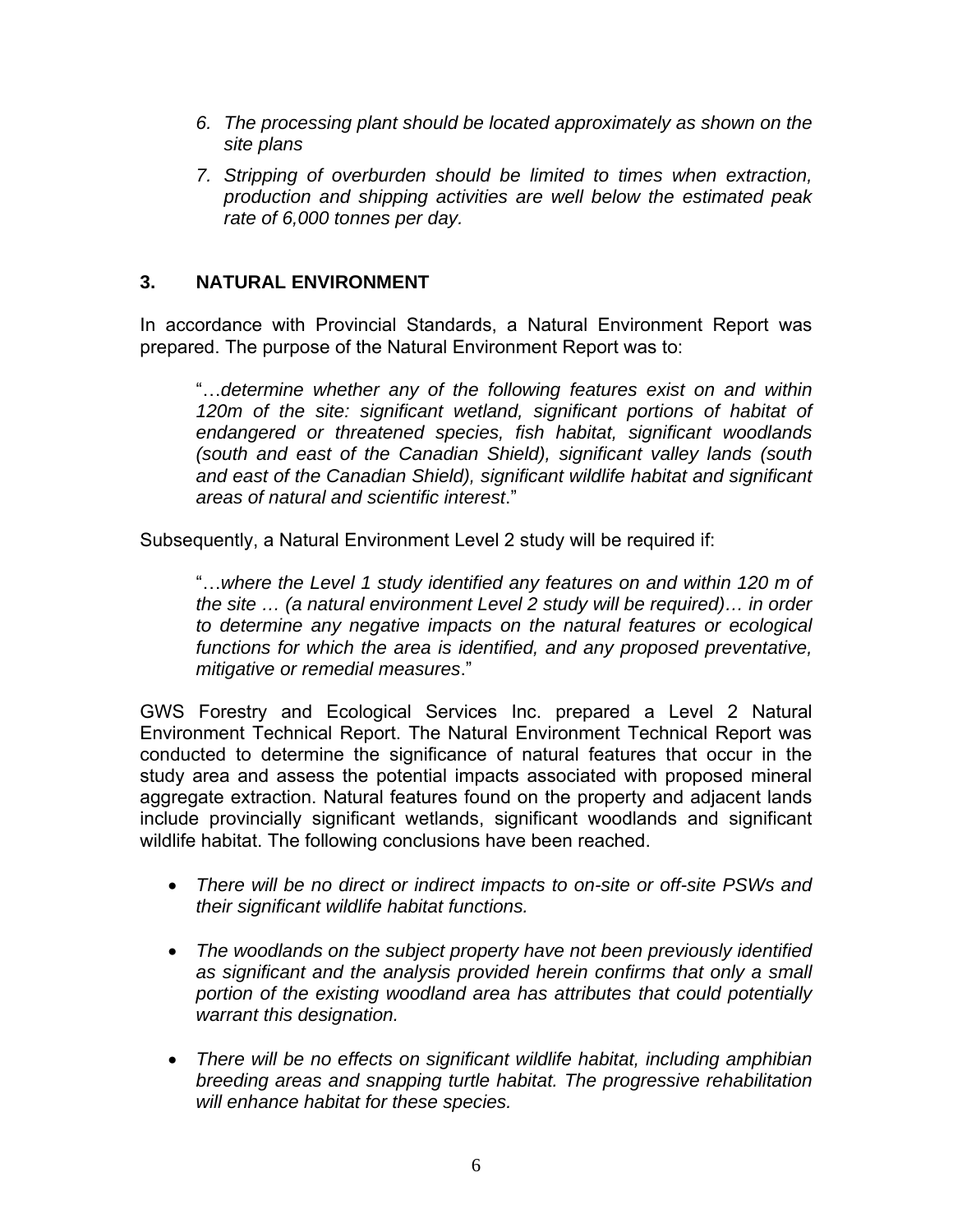*Progressive site rehabilitation will, over time, increase biodiversity on the site through the creation of a lake, additional marsh and meadow habitat, cliff habitat and forested sideslopes. Existing ecological linkages to adjacent natural features will be maintained.* 

*These conclusions are based on implementation of the following recommended environmental protection and mitigation measures.* 

#### *Recommendations*

- A 30m buffer will be established from the limit of the PSW provided the identified archaeological feature is cleared. If this is not the case, a hydraulic barrier will be installed approximately 20m from the PSW in this area in order to maintain buffer requirements around the archaeological feature. This is shown in Figure 4.2 of the Hydrogeological Investigation Hidden Quarry by Harden Environmental Services Ltd. A 20 to 30m buffer will be established from the banks of the intermittent stream and the edge of the locally significant wetland (MAM3-2) as shown on the Site Plans. Wetland boundaries will be flagged by GWS staff and confirmed by GRCA staff prior to staking setback limits.
- In the southeastern portion of the site GWS staff will flag and/or stake the *dripline of trees which mark the boundary of FOM2-02 and will also assist the surveyors in staking the setback required from the existing off-site residence (i.e. minimum of 165m) which traverses portions of woodland units CUP3-12a, FOC2-2, FOD5-7 and CUP3-12d. Elsewhere on the property the surveyor must stake the required setbacks from property boundaries.*
- *Prior to the initiation of tree clearing operations trees which occur immediately beyond the specified setbacks will be marked with orange spray paint by GWS staff to further ensure there are no intrusions into tree protection areas. Trees to be removed will be marked with an orange dot at chest height and a slash of the butt which extends to the ground.*
- *Tree protection fencing will be installed around the limit of the extraction area after all tree clearing and grubbing is completed as discussed in Section 7.5 and shown the Site Plan. All protective fencing will be monitored during operations and maintained in a functional condition.*
- *To facilitate access to the eastern extraction area an appropriately sized culvert must be installed in the intermittent stream at the location shown in the Operations Plan. Culvert installation should occur in the summer months when there is no flow in the stream.*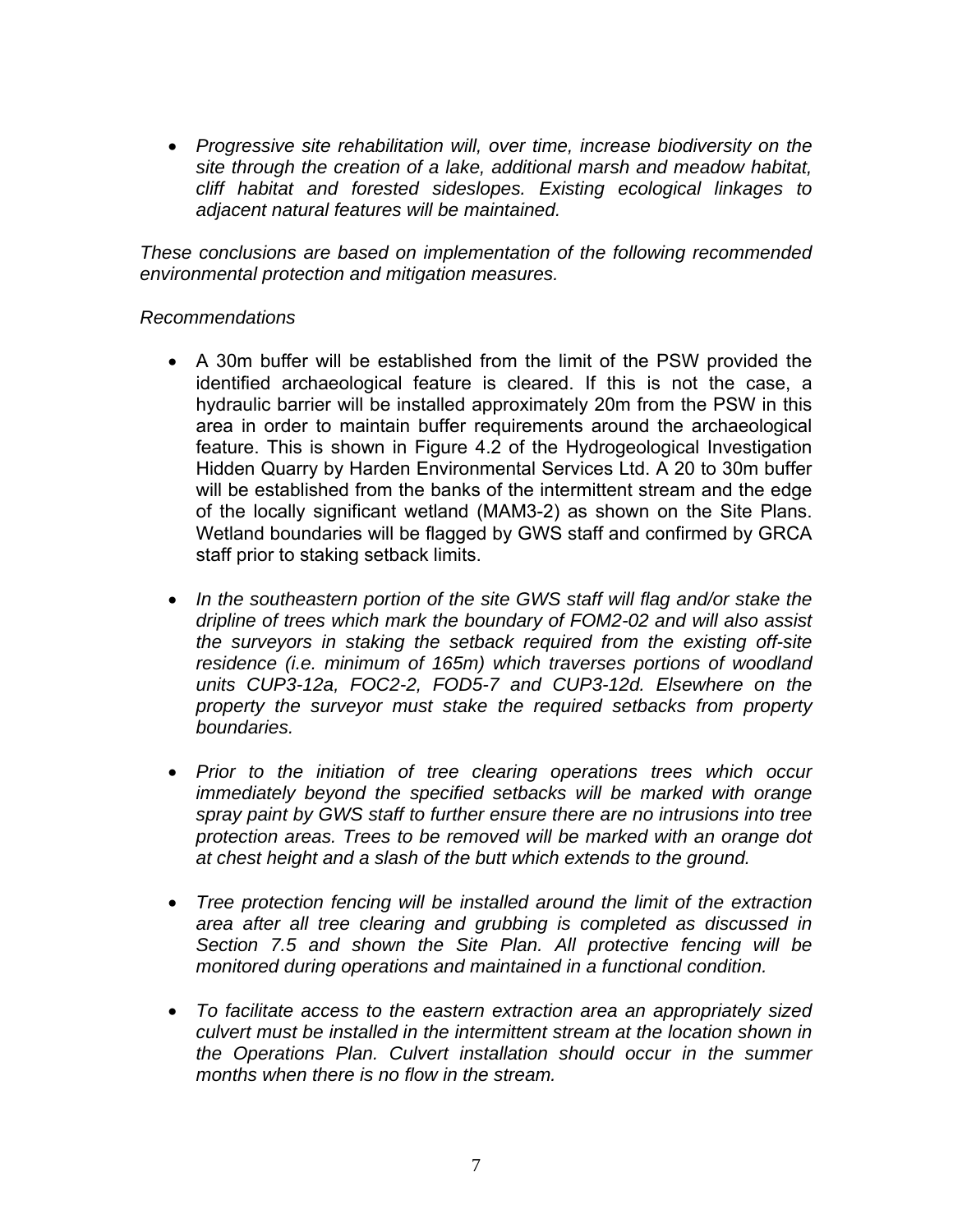- *Topsoil and overburden will be stripped and stored separately in bermed stockpiles as illustrated on the Operational Plan. All berms will be graded to stable slopes and seeded with a native uplands meadow mix to prevent erosion and minimize dust.*
- *Dust control will be implemented in accordance with the procedures described on the Operational Plan.*
- *Progressive rehabilitation will be implemented as specified in the Site Plans and replanting will commence as early as possible with an emphasis on the area adjacent of the PSW and northern property line (i.e. Phase 1 on the Operational Plan).*
- *All tree and shrub planting stock will be obtained from nurseries that utilize seed from the same genetic seed zone wherein the James Dick property is located.*
- *Shoreline wetlands will only be planted with native species taken from local wetlands.*

The Site Plans implement these recommendations.

# **4. SOIL CAPABILITY FOR AGRICULTURE**

The Ministry of Agriculture, Food and Rural Affairs (correspondence dated October 1, 1997) indicates that the subject property consists of primarily 50% Class 3 and 50% Class 5 lands, with some Class 2 lands, according to the Canada Land Inventory manuscript mapping of Soil Capability for Agriculture. The Ministry noted that the subject property has been designated for a use other than agriculture and are not of provincial interest from an agricultural perspective.

# **5. TRANSPORTATION**

Cole Engineering Limited (2012) prepared a Traffic Impact Study for the proposed quarry. As set out in the conclusions of this study, the potential for impacts related to transportation is minimal.

The annual extraction rate of the proposed quarry is set at a maximum of 700,000 tonnes per year.

The proposed quarry will use Concession Road 6 to gain access to Provincial Highway 7. The entrance will be located approximately 200 m north of the intersection of Highway 7 and Concession 6. Both the entrance and the intersection at Highway 7 provide clear sight lines. On Concession Road 6, no residences will be affected by the proposed haul route as there are no houses located along this stretch of the municipal road.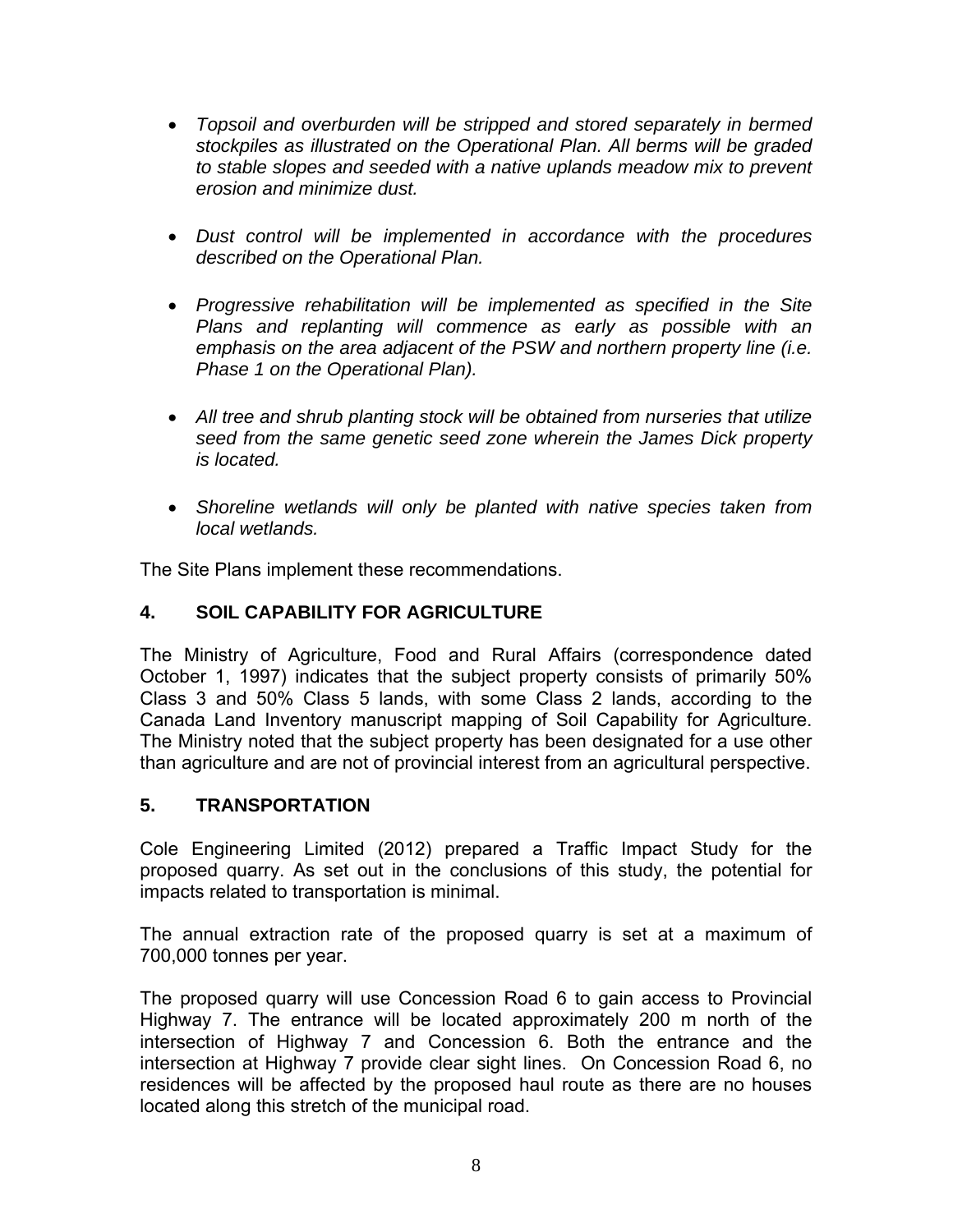The proposed quarry will not have an impact on the County road system, as no County roads are used as part of the primary haul route.

# **6. WATER**

A Level 1 and 2 Hydrogeological Investigation of the Proposed Hidden Quarry was prepared by Harden Environmental Services Ltd (2012). Harden provided the following conclusions for their investigations:

- 1) The proposed extraction will be conducted with conventional methods above the water table. Where the dolostone occurs below the water table, the rock will be removed by dragline after being broken by blasting. This results in a relatively minor disturbance to groundwater levels in the dolostone aquifer. The maximum predicted impact on water levels at the property boundary is 1.8 metres.
- 2) The on-site wetland is underlain by a layer of silt till. The proposed extraction will ultimately result in additional vertical movement of groundwater beneath the wetland. A hydraulic barrier will be constructed to retain water in the overburden sediments beneath the wetland, thus minimizing any impact to flora and fauna in the wetland. It is predicted that the water balance of the wetland will change by less than 4% of the present hydrologic inputs to the wetland. The groundwater level beneath the wetland naturally falls below the surface water level in the wetland, therefore. The wetland is capable of retaining water in the absence of groundwater support
- 3) There is a net increase in the water available to the wetland postextraction. This is mainly due to the retention of water on the wetland side of the hydraulic barrier. The calculated 6 % increase in the water volume available to the wetland is not significant. An overflow culvert will be installed at an elevation of 355.8 m AMSL to ensure that the wetland is not flooded above historical high water level mark.
- 4) There will be no negative impacts to off-site wetlands. The ground surface  $\mathsf{d}$  the state of the state  $\mathsf{d}$  the state  $\mathsf{d}$ Allen wetland located north of the site is at least six metres above the groundwater level measured in nearby on-site monitor TP8. There is a loss of water in Tributary B as it passes through the Allen wetland and the wetland is situated at a higher elevation than lands to the west, south and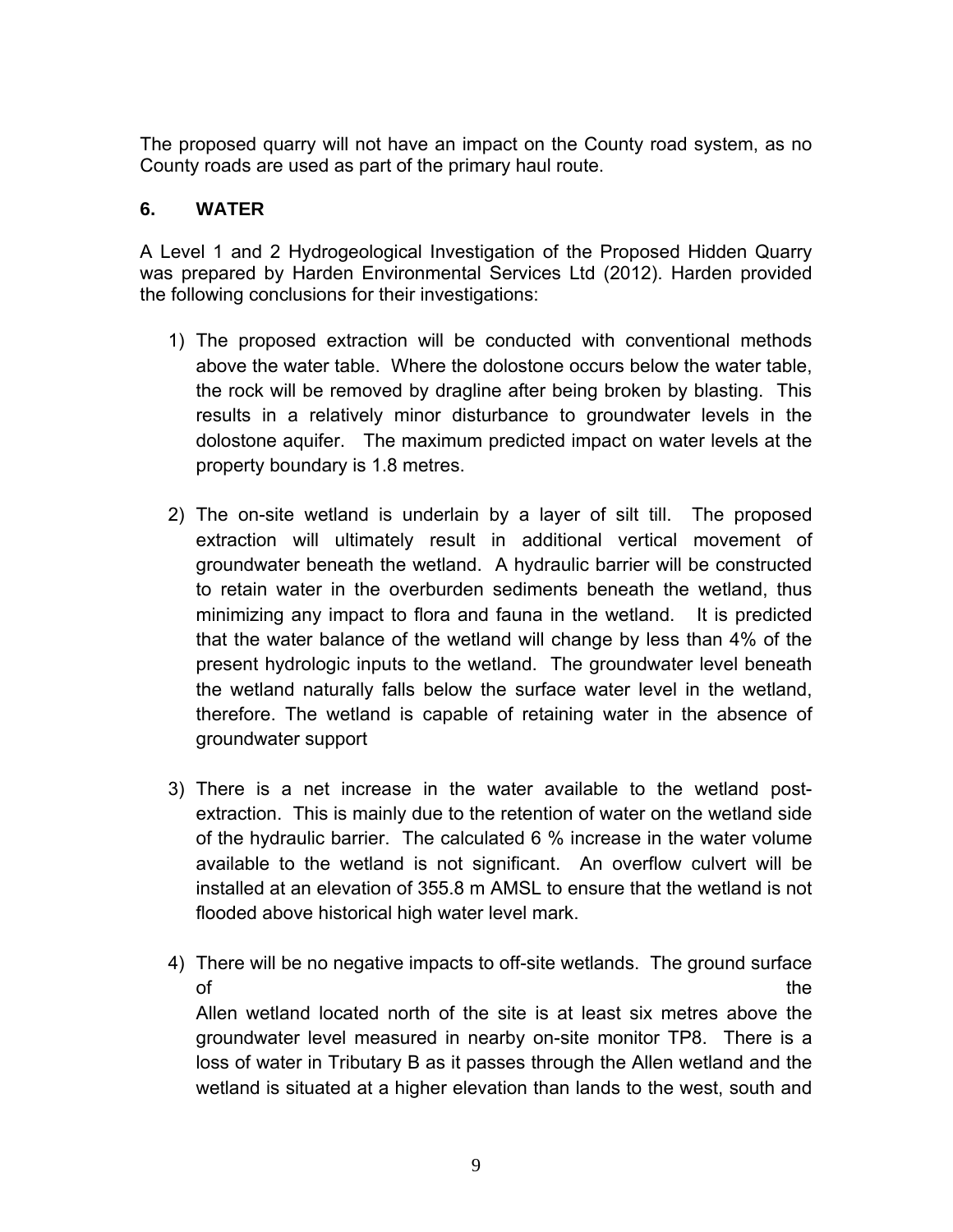east thereby eliminating the potential for groundwater contributions from those directions. The Allen wetland is therefore supported by direct precipitation, runoff from the property to the north (De Grandis) and interflow.

- 5) There will not be any loss of water to wetlands, ponds or streams downgradient of the site. It is predicted that water levels in the bedrock aquifer will increase downgradient of the quarry.
- 6) The measured surface water levels in the northeast wetland are 3.5 metres above the groundwater elevation measured in TP8 nearby. This wetland is not groundwater dependant and will not be affected by the proposed extractive activities.
- 7) Local residences obtain water from the dolostone aquifer. The minor disturbance to water levels in the dolostone aquifer will not significantly affect any water well with respect to quantity or quality of water available to the residence. The maximum predicted impact to the nearest water well is a drawdown of 1.6 metres. The aquifer in this area productive over a saturated thickness of more than forty metres, therefore no significant change in the yield in the nearest well, or any other well will occur.
- 8) Spring discharge on the Allen and De Grandis properties will not be affected by the proposed extraction. These springs occur in areas higher in elevation relative to the site and are sourced from permeable overburden sediments distant from the proposed quarry. Spring discharge on the Brydson Farm will not be negatively impacted by the proposed extraction.
- 9) The slow extraction process and extraction phasing will allow for monitoring to detect changes in groundwater levels in the overburden and dolostone. Should unexpected water level changes arise, mitigation measures will be implemented.
- 10) The predicted final water level in the West Quarry pond is 348.6 m AMSL and in the East Quarry Pond is 348.4 m AMSL.

Municipal water is not available to the subject property or near surrounding area. There are no potential for impacts on the existing water-related municipal services as a result of the proposed project.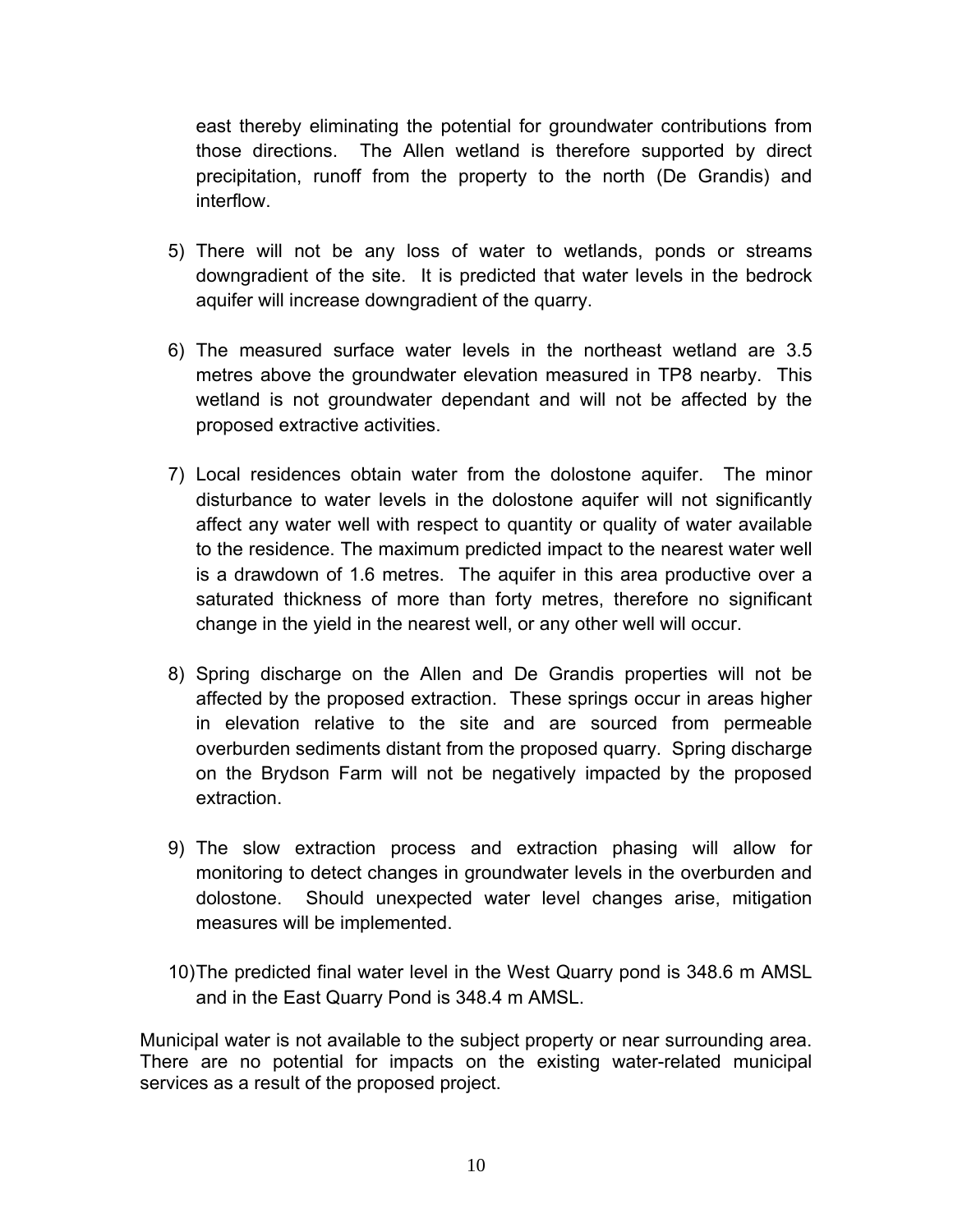The subject property is not located within a Well Head Protection Area.

The monitoring program for this proposed pit/quarry involves the following activities:

- measuring groundwater levels,
- obtain water quality samples,
- monitoring water levels in the on-site wetland and stream, and
- stream flow measurements.

| <b>Parameter</b>             | <b>Monitoring Locations</b> | <b>Frequency</b>       |
|------------------------------|-----------------------------|------------------------|
| <b>Groundwater Levels</b>    | M1 S/D, M2, M3, M4,         | Monthly April<br>to    |
|                              | M6, M13S/D, M14 S/D         | November, February     |
|                              | M, MPN1, MPN2, MPS1,        |                        |
|                              | MPS2, MPE1, MPE2,           |                        |
|                              | MPW1, MPW2, TP1,            |                        |
|                              | TP8, TP9                    |                        |
| <b>Groundwater Levels</b>    | M2, M3, TP1, M13 S/D        | Weekly during first 3  |
|                              | <b>M14 S/D</b>              | months of extraction   |
| <b>Surface Water Levels</b>  | SW <sub>6</sub>             | Monthly April<br>to    |
|                              |                             | November               |
| <b>Surface Water Flow</b>    | SW4, SW8, SW3               | Monthly<br>April<br>to |
|                              |                             | November               |
| <b>Groundwater Quality</b>   | M2, M4                      | Annually               |
| <b>Surface Water Quality</b> | West Pond, East Pond        | Annually               |

A hydraulic barrier shall be installed along the southern and eastern portions of the wetland. The barrier will limit the outflow of groundwater downgradient of the wetland. The schematic of the hydraulic barrier is set out on the Site Plans.

A water well complaint protocol will be implemented. Details are contained in the Harden report.

# **7. OPERATIONS AND REHABILITATION**

Extraction on the subject property will occur above and below the established water table. Standard processing methods, such as extraction by a front-end loader, processing on the floor and loading/shipping from a main processing area are included for the extraction process above the water table.

Extraction below the water table involves the drilling and blasting of dolostone resources. Once the dolostone has been broken up, the raw aggregate will be removed by an excavator or drag-line, and stockpiled in the main processing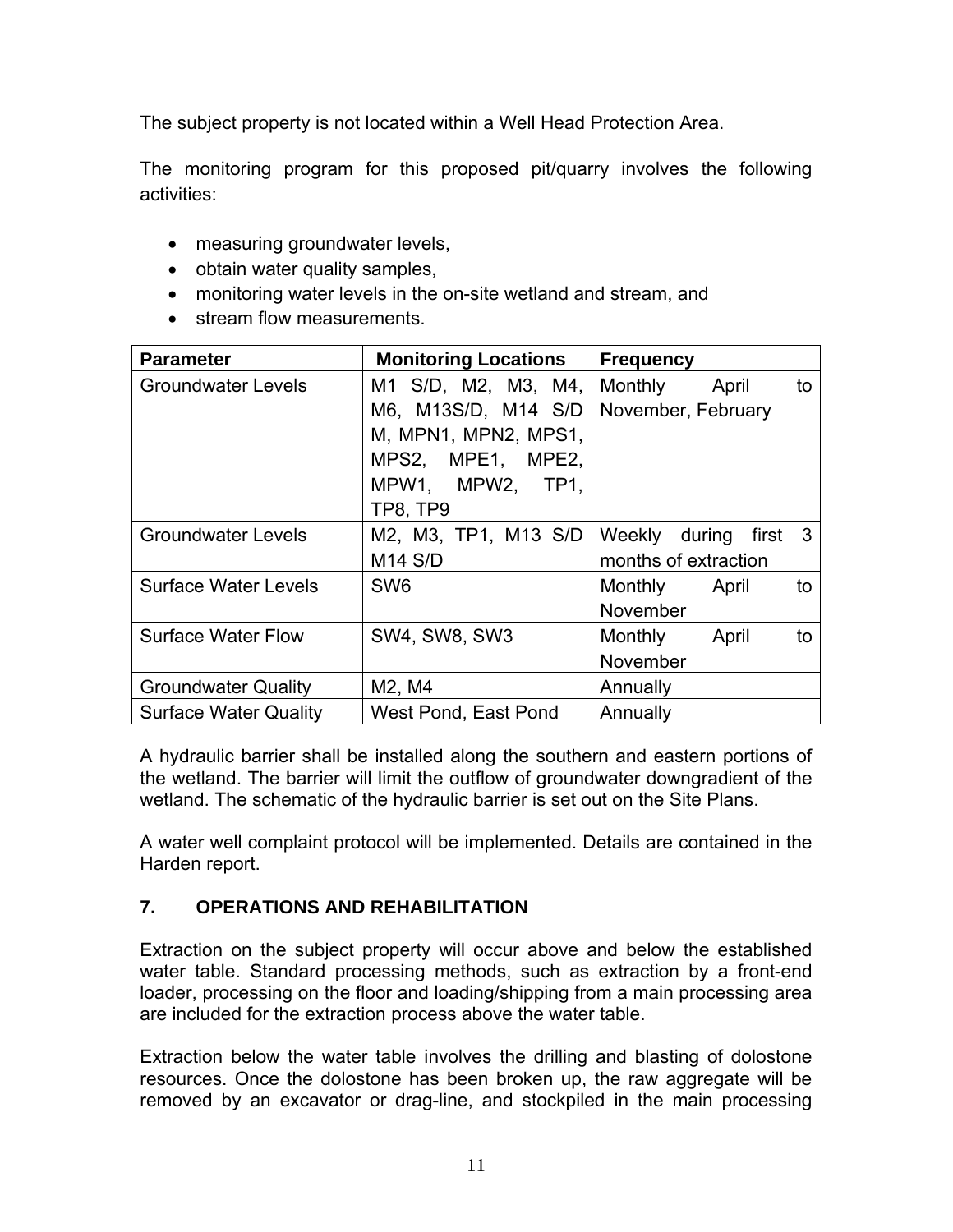area. In the main processing area, the aggregate will be crushed/screened to appropriate sizes, stockpiled and then loaded for transport to market. Extraction will be done at the site without the need for dewatering of the excavation area, therefore there is anticipated to be minimal impacts to the water levels at the proposed quarry.

The main mitigation measures include:

a) the use of perimeter berming for acoustic shielding, and

b) the use of a main processing area where the processing plant will be shielded by 10 and 12 m high stockpiles.

With regard to transport of aggregate, trucks will be loaded by a front-end loader, from stockpiles in the main processing area. Trucks will haul material onto Concession Road 6 and then to Provincial Highway 7. County roads are not part of the main haul route for this proposed mineral aggregate operation.

Extraction of the subject property should be viewed as an interim land use. Extraction will be phased thus permitting progressive rehabilitation of the subject property as soon as the operational equipment is removed.

Rehabilitation will include the following:

- The two cells that will be extracted below the water table will be rehabilitated to diverse shorelines that include wetland areas along the shoreline and deep and shallow water fish habitat.
- Tableland areas, including setback areas, will be largely reforested with native trees and shrubs.

# **8. CULTURAL HERITAGE**

A Cultural Heritage study was completed by a qualified archaeologist, York North Archaeological Services. One significant cultural heritage feature was identified in the northwest portion of the site.

Technical recommendations of the archaeologist have been incorporated onto the Site Plan to ensure protection of the cultural heritage resources.

- o *An archaeological resource area has been identified in the northwestern portion of the site, as outlined on the Site Plans.*
- o *The extent of the archaeological site has been buffered with a 20 m setback area. A 50 m monitoring zone has also been established around the site and around a buffer zone. Site disturbance will not be permitted within the 20 m buffer zone.*
- o *Any soil disturbance within the monitoring zone will be monitored by a licensed archaeologist who is empowered to stop construction if*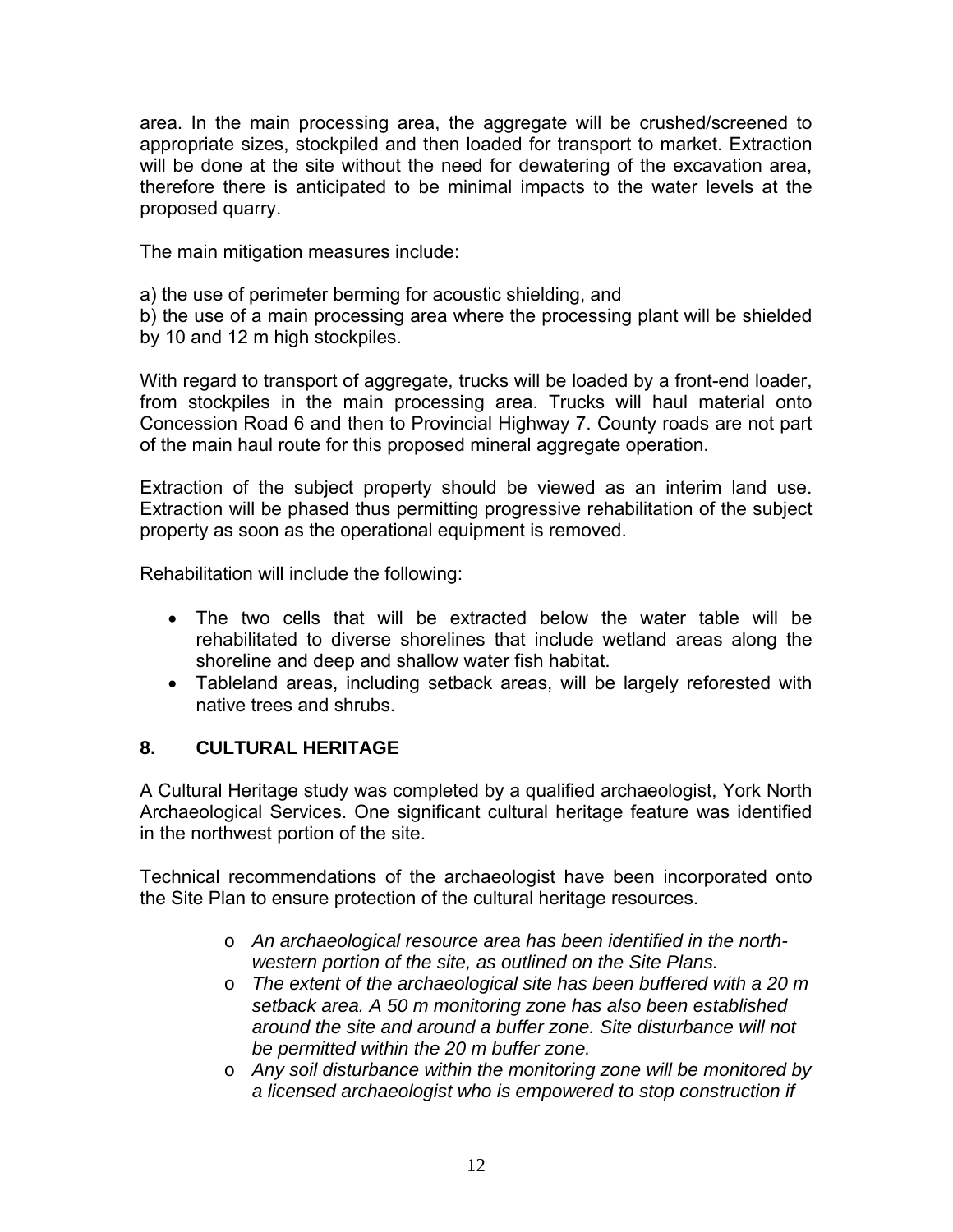*there is a concern for impact to the archaeological site. The area within the 20 m buffer is a no go zone for construction crews at any time.* 

- o *No activities within the confines of this site are allowed until after the Stage 3 archaeological assessment has been implemented to the satisfaction of the Ministry of Tourism, Culture and Sport and the report has been entered into the Ontario Registry of Reports. A partial clearance is requested and a letter from the Ministry confirming that there are no further concerns with regard to alterations to archaeological sites for the specified are of the project area namely AjHa-50 (Section 7.8.5-a-e).*
- o *A Stage 3 archaeological study and removal will be required to clear this property post licensing. The buffer zone shall not be disturbed should archaeological clearance not be granted. The acoustic berm will be relocated to the east and south of the Buffer zone if clearance is not granted. The limit of extraction will also be modified in this area.*
- o *Should deeply buried archaeological material be found on the property during construction activities, the Ministry of Culture shall be contacted immediately (519) 675-7742.*
- o *In the event that human remains are encountered during construction, the licensee shall immediately contact bout the Ministry of Culture and the Registrar of the Cemeteries Regulations Unit of the Ministry of Consumer and Commercial Relations (416) 326-8404.*

# **9. ECONOMIC IMPACTS**

The economic impacts of the proposed pit are considered to be positive, and include the following:

- The provision of a continuous supply of high quality aggregate resources in close proximity to the primary market;
- The employment of 18 full-time and contract workers;
- The contribution of fees and taxes to various levels of government;
- **Payment of Aggregate Resources Act levies to the local municipality;**
- Local contribution of \$84,000,000 over 20 years of goods and labour; and
- Additional expenditures in procuring local transportation services.

The most significant economic benefit of this proposed quarry relates to the continuous supply of essential construction materials in close proximity to the market. This proposed operation will provide high quality construction materials in proximity to the Halton and Peel Regions, as well as local Wellington County markets. Most of the material produced will be shipped to the east of this source location. Proximity to consumers (primarily associated with urban areas) reduces transportation costs. Transportation costs can account for up to 60% of the cost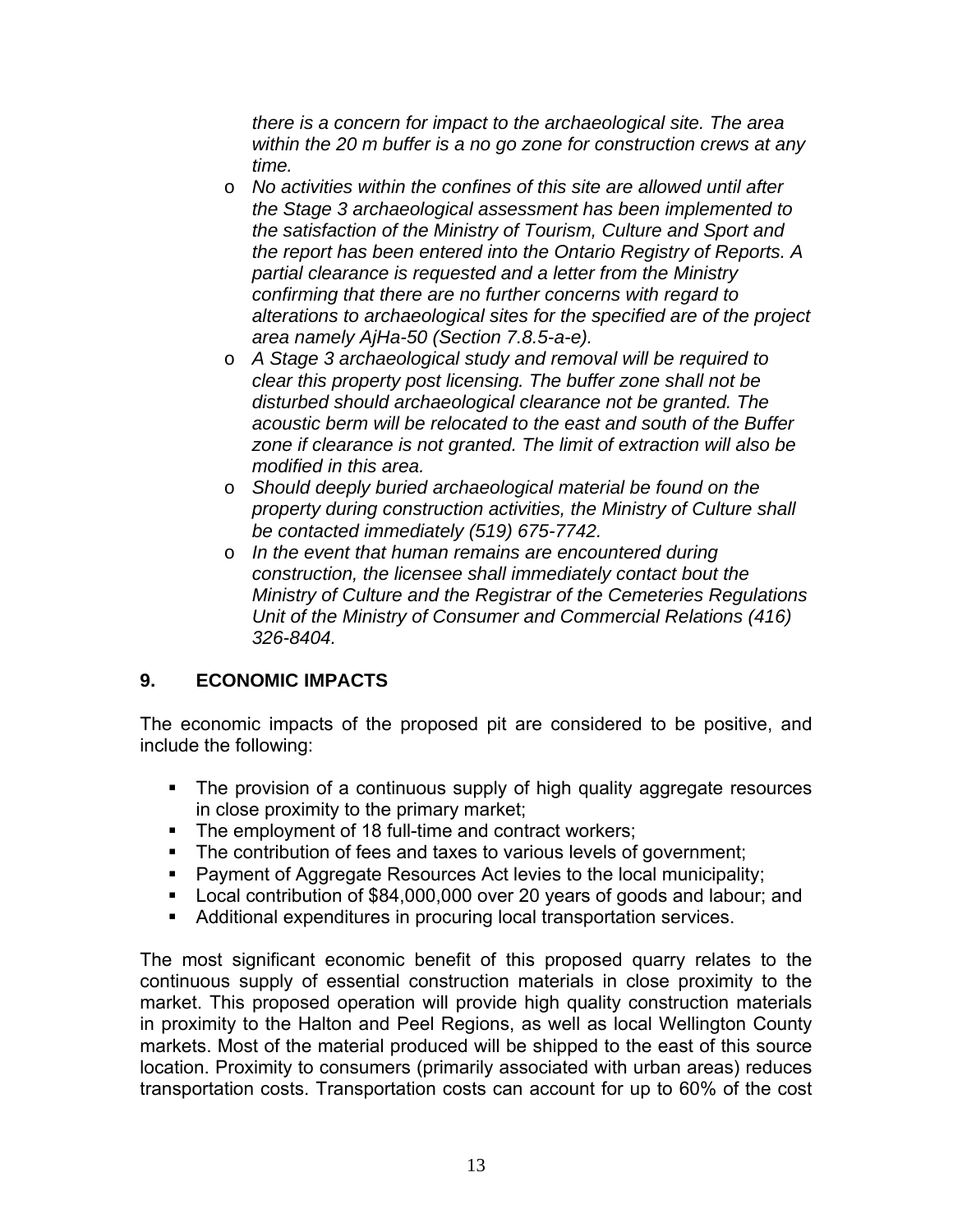of delivered aggregate. Close proximity to markets can also reduce wear and tear on infrastructure, such as bridges and roads, and it minimizes pollution. The products produced from this source will be capable of meeting the highest quality specifications for concrete and asphalt that will provide great value to the consumer considering the proximity to market.

# **10. PLANNING CONSIDERATIONS**

The following paragraphs summarize the proposed pit applications relative conformity to the planning policy framework. The policies and plans that are considered in the following paragraphs include the Provincial Policy Statement (2005), the County of Wellington Official Plan and the Township of Guelph-Eramosa Zoning By-law.

# **10.1 Provincial Policy Statement**

Based on a review of the policies set out in the Provincial Policy Statement (2005), it is my opinion that the proposed application is consistent with these policies. These policies are assessed in the following paragraphs.

## **Natural Heritage**

The Level 1 and 2 Natural Environment Report indicates that the following significant natural heritage features are located on or adjacent to the subject property:

- Significant wetland,
- Significant wildlife,
- Significant woodland.

To ensure that negative impacts do not result from the proposed quarry, recommendations have been implemented on the Site Plans. These measures include, but are not limited to the following:

- Installation of a hydraulic barrier which will protect the onsite wetlands,
- Implementation of dust mitigation,
- Rehabilitation of the site to include ecological enhancement measures both for the aquatic/wetland systems and reforestation of the tableland areas.

Given these findings, it is my opinion that the proposed application is consistent with the provincial planning policies associated with the Natural Heritage features and functions.

#### **Water**

A Level 1 and 2 Hydrogeological Investigation was completed for the subject property. A hydraulic barrier will be installed in the northwestern portion of the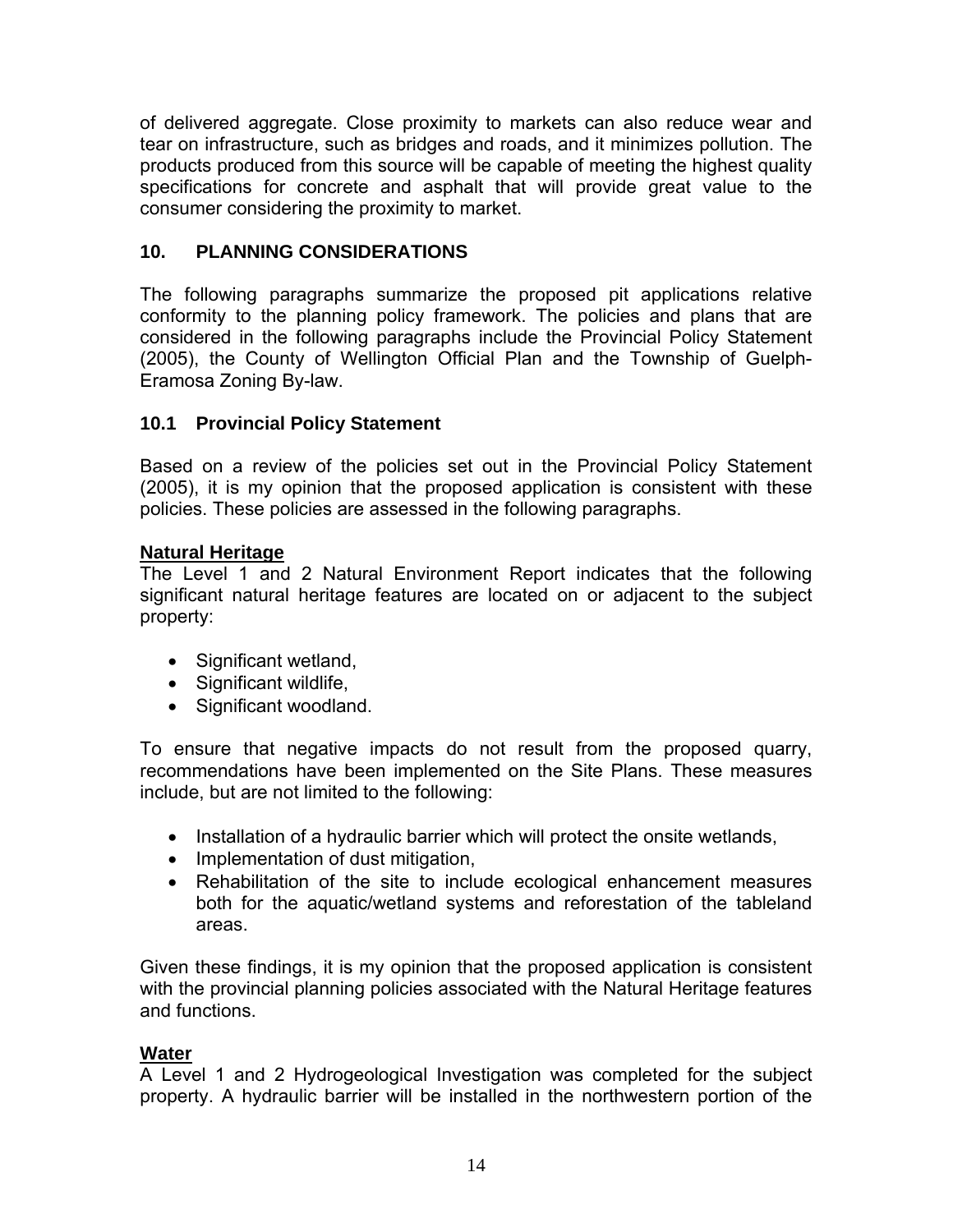site to protect the adjacent wetland. In addition, monitoring measures and contingency plans were set out to ensure that the proposed quarry would not result in an impact on the adjacent natural heritage features.

#### **Mineral Aggregate Resources**

The main provincial policies related to Mineral Aggregate Resources are as follows:

- *2.5.1 Mineral aggregate resources shall be protected for long-term use.*
- *2.5.2.1 As much of the mineral aggregate resources as is realistically possible shall be made available as close to markets as possible. Demonstration of need for mineral aggregate resources, including any type of supply/demand analysis, shall not be required, notwithstanding the availability, designation or licensing for extraction of mineral aggregate resources locally or elsewhere.*
- *2.5.2.2 Extraction shall be undertaken in a manner which minimizes social and environmental impacts.*
- *2.5.2.3 The conservation of mineral aggregate resources should be promoted by making provision for the recovery of these resources, wherever feasible.*
- *2.5.3.1 Progressive and final rehabilitation shall be required to accommodate subsequent land uses, to promote land use compatibility, and to recognize the interim nature of extraction. Final rehabilitation shall take surrounding land use and approved land use designations into consideration.*
- *2.5.4.1 In prime agricultural areas, on prime agricultural land, extraction of mineral aggregate resources is permitted as an interim use provide that rehabilitation of the site will be carried out so that substantially the same areas and same average soil quality for agriculture are restored.*

The subject property is located within **Selected Bedrock Resource Area 5,** as set out in the County of Wellington Aggregate Resources Inventory Paper. Selected Bedrock Resource Area 5 covers an area of the Amabel Formation that is located at the southern boundary of Eramosa Township and extends into Erin Township. The sediments that overlie the bedrock are ice-contact stratified sand and gravel which have been designated as a selected sand and gravel resource area of primary significance.

Bedrock Resource Area 5 is well situated with respect to road (Highway 7) and rail transport routes and, for the most part, is sparsely populated. Consequently, it may be well suited for large-scale extractive development.

The Site Plans for proposed pit have been prepared based on the results and recommendations of technical studies (i.e. Noise, Environmental, and Hydrogeological Studies) to ensure that social and environmental effects are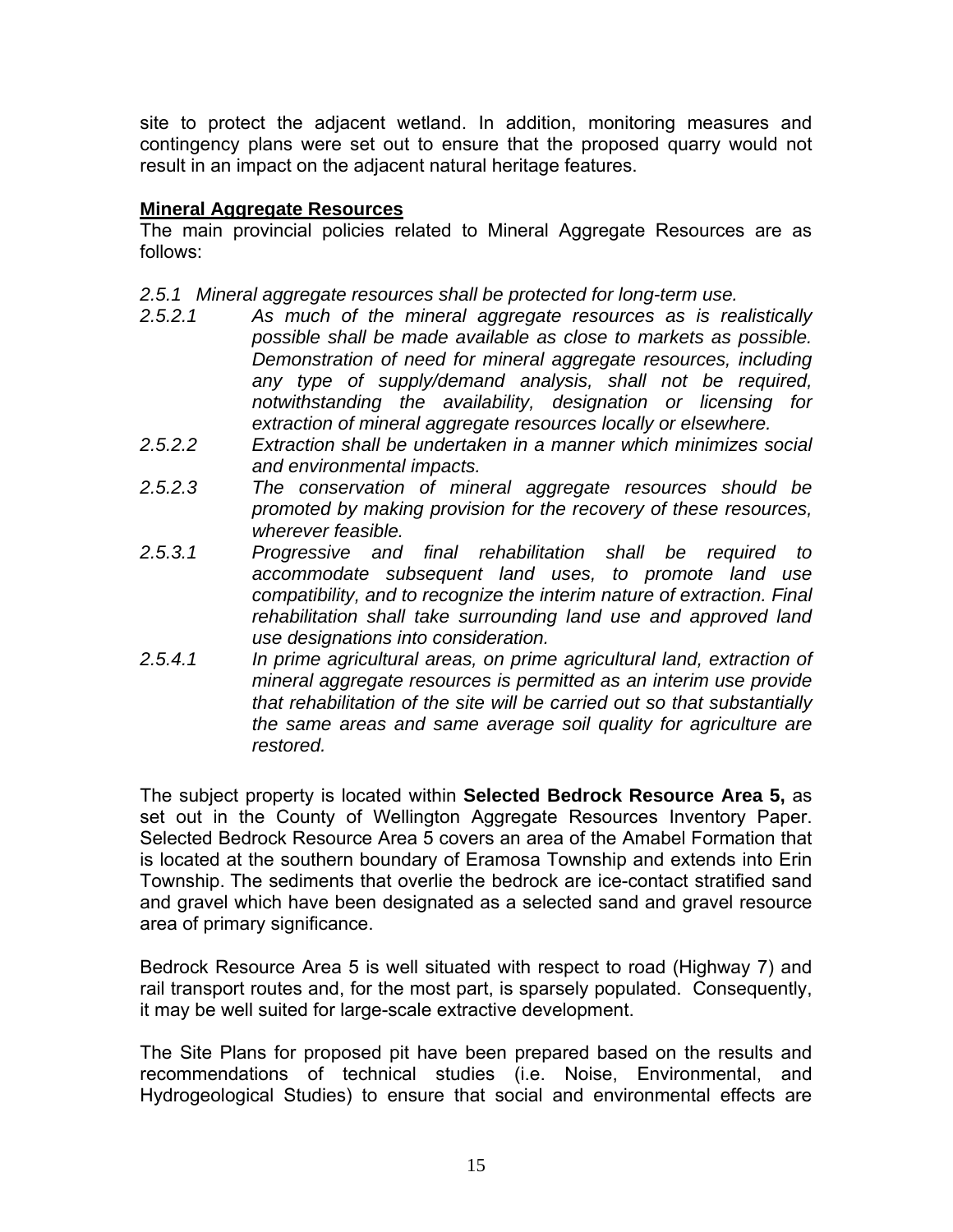minimized. In addition, considerations relating to rehabilitation have been considered in the preparation of the Site Plans. Progressive and Final Rehabilitation measures have been set out to ensure that ecological enhancements are incorporated on the Site Plans.

Full agricultural restoration is not required as the subject property is not comprised primarily of good quality, i.e. Class 1-3 soils, and the lands have already been removed from agricultural use, as per correspondence from the Ontario Ministry of Agriculture, Food and Rural Affairs.

It is my opinion that the approval of the proposed pit satisfies these policies, thus providing for as much of the mineral aggregate resource as is realistically possible as close to the market as possible.

## **Archaeology**

As previously noted, a Level 2 Cultural Heritage Study was completed for the subject property. A significant archaeological resource was found in the northwestern portion of the lands in question. Mitigation measures recommended in the study were implemented on the Site Plans.

Based on the results of this study, it is my opinion that the proposed application is consistent with this provincial planning policy.

# **10.2 County of Wellington Official Plan**

The subject land is designated "Prime Agricultural" and is shown as a Mineral Aggregate Area" overlay in the County of Wellington Official Plan. An Official Plan Amendment is not required to permit the establishment of a new aggregate operation in the Mineral Aggregate Area.

Section 6.6.5 of the Official Plan sets out a series of tests for the zoning of new mineral aggregate operations. This section reads as follows:

*"…New aggregate operations may be established within the Mineral Aggregate Area subject to the appropriate re-zoning and licensing. New operations proposed outside of this area shall require an amendment to this Plan. In considering proposals to establish new aggregate operations, the following matters will be considered:* 

- *a) the impact of the adjacent land uses and residents and public health and safety;*
- *b) the impact on the physical (including natural ) environment;*
- *c) the capabilities for agricultural and other land uses;*
- *d) the impact on the transportation system;*
- *e) the impact on any existing or potential municipal water supply resource areas;*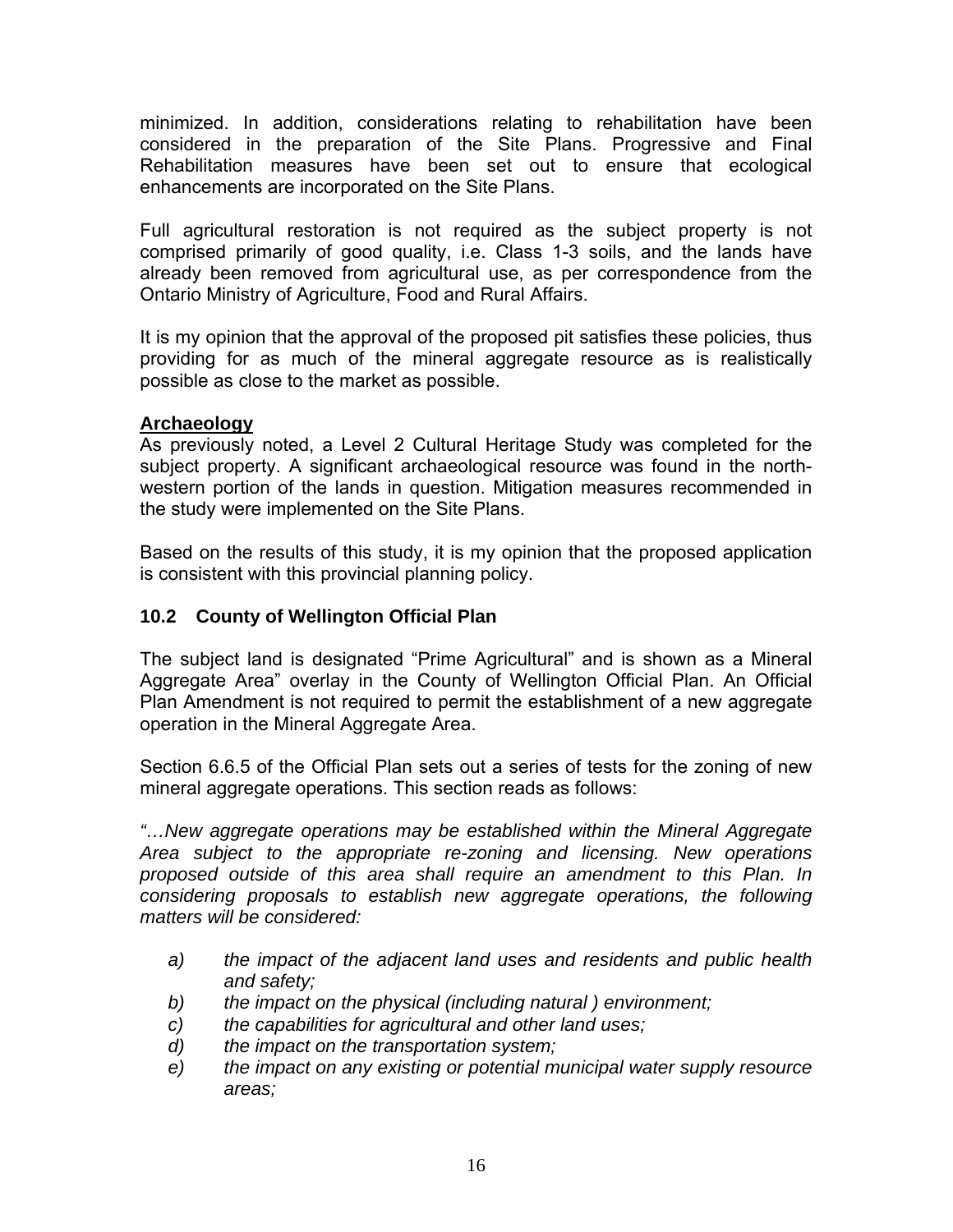- *f) the possible effect on the water table or surface drainage pattern;*
- *g) the manner in which the operation will be carried out;*
- *h) the nature of rehabilitation work that is proposed; and*
- *i) the effect on cultural heritage resources and other matters deemed relevant by Council.*

*It is essential that extraction be carried out with as little social and environmental cost as practicable. Provincial standards, guidelines and regulations will be used to assist in minimizing impacts."* 

These matters were discussed in preceding sections of this Planning Report. It is my opinion that the proposed application is consistent with these planning policies.

## **10.3 Township of Guelph-Eramosa Zoning By-law**

The approval of the proposed quarry will require a site-specific amendment to the Township of Guelph-Eramosa Zoning By-law. The zoning amendment would result in the re-zoning of the lands in question from "Agriculture" to "Extractive Industrial".

# **11. SUMMARY AND CONCLUSIONS**

James Dick Construction Limited proposes to establish a mineral aggregate operation in the Township of Guelph-Eramosa (former Township of Eramosa). The site is referred to as the Hidden Quarry. A Zoning By-law Amendment is required to permit this land use. An Official Plan Amendment is not required as the site has already been mapped as part of the Mineral Aggregate Area overlay in the County of Wellington Official Plan.

This Planning Report summarizes the key issues associated with the proposed application. Based on the findings of this report, it is my opinion that the proposed application is consistent with the planning policies set out in the Provincial Policy Statement and the County of Wellington Official Plan. The approval of this application will ensure that valuable mineral aggregate resources are utilized, not sterilized.

Technical reports have been prepared to address impacts related to the following:

- noise,
- dust.
- blasting and vibration,
- traffic.
- ecology,
- cultural heritage, and